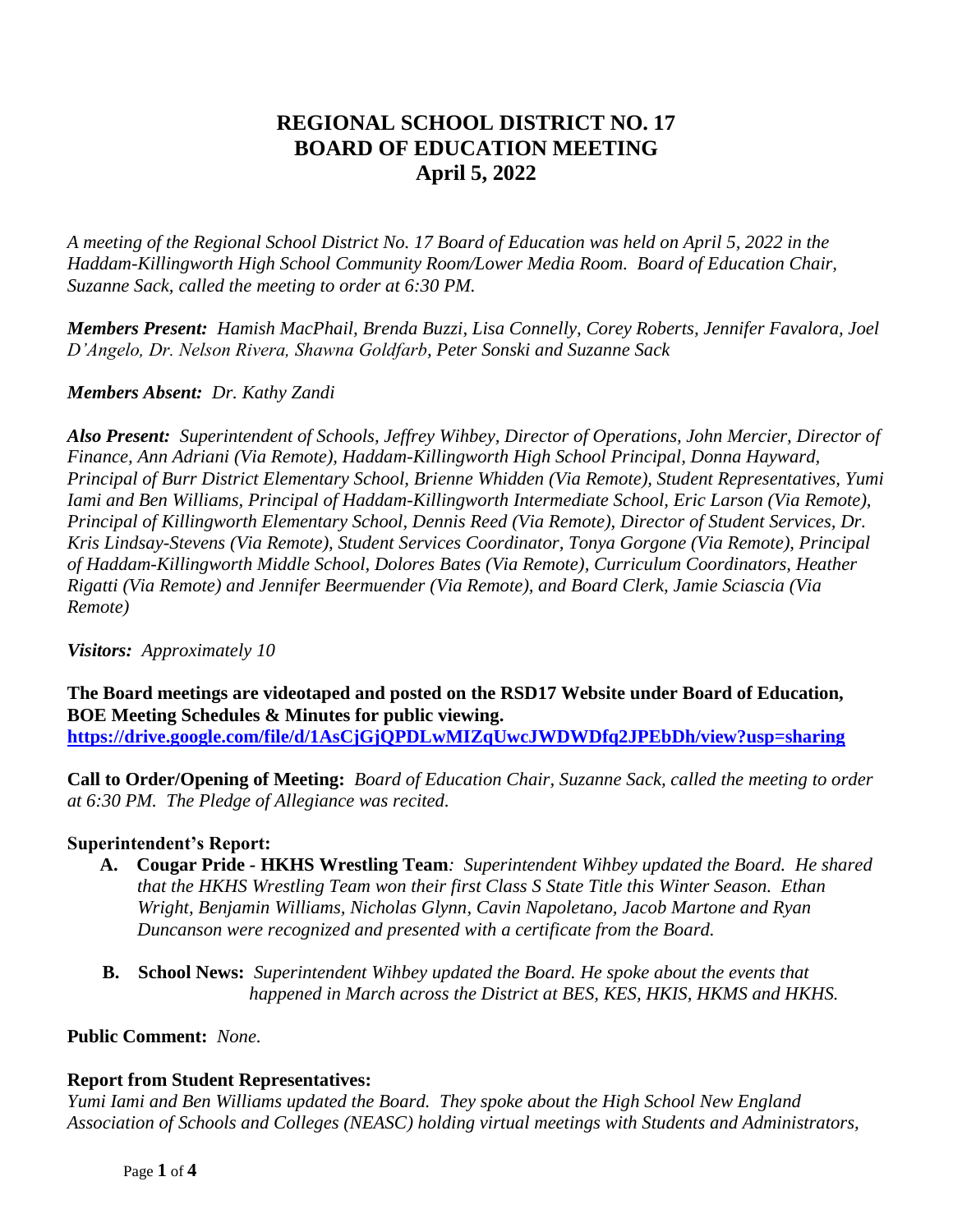*College Fair is approaching, Springs Sports began, Induction Ceremonies are scheduled next week, Junior Prom is scheduled for April 29th. They briefly spoke about an Environmental Science Class.*

*Student Representatives, Yumi Iami and Ben Williams, left the meeting at approximately 6:46 p.m.*

### **Board Committee Reports and Future Meetings:**

- **A. Facilities Subcommittee**  *Peter Sonski updated the Board. The Committee met and discussed the Lighting Project at HKIS/MS, KES Water System and Capital Projects commencing this summer.*
- **B. Finance Subcommittee** *No Report.*

#### **C. Policy Subcommittee**

*Dr. Nelson Rivera updated the Board. The Committee met and viewed a Presentation of Proposed Policy on Weighted Grading and Calculating Class Rank, discussed working towards Review Audit of Series 2000 and a Revision to Policy 3541.40 Transportation to and from School Sponsored Student Activities. Dr. Rivera shared Committees Goals for 2022.*

**D. Personnel and Evaluation Subcommittee**  *No Report.*

#### **E. Strategic Planning Subcommittee**

*Vice-Chair, Favalora, updated the Board. She spoke about the Committee meeting as a whole for a recent Strategic Planning Workshop with Administrators and shared the Goals for the Committee for 2022.*

- **F. Curriculum Subcommittee**  *No Report.*
- **G. Communications Subcommittee** *Shawna Goldfarb updated the Board. She shared the Committee's Goals for 2022.*

#### **Board Liaison Reports:**

**A. Healthy Communities – Healthy Kids Council** *Shawna Goldfarb updated the Board. The Committee met and discussed ideas for Grants,* 

*discussed Spark and working on Community engagement.*

**B. LEARN** 

*No Report.*

- **C. Haddam Board of Selectmen** *No Report.*
- **D. Killingworth Board of Selectmen** *No Report.*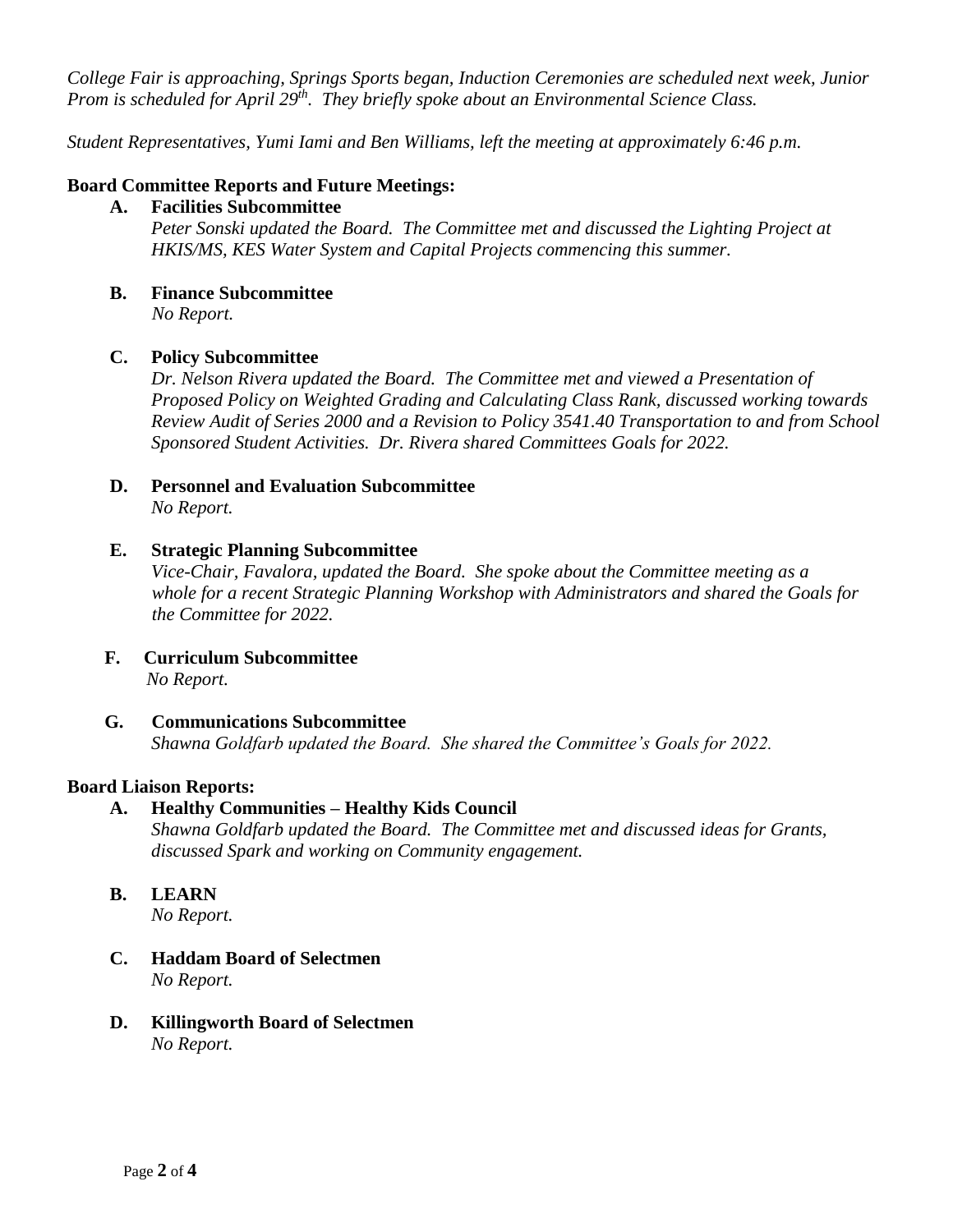#### **New Business:**

#### **A. HKHS Graduation Date**

 *Superintendent Wihbey updated the Board. The Haddam-Killingworth High School Graduation date is set for Friday, June 17, 2022.*

*Dr. Nelson Rivera MOVED and Joel D'Angelo SECONDED a motion to set the Haddam-Killingworth High School Graduation Date as Friday, June 17, 2022 as presented.*

*Motion unanimously passed 10-0-0 from the following voice votes:*

| Kathleen Zandi | Absent    | Shawna Goldfarb   | <b>YES</b><br>NO. |
|----------------|-----------|-------------------|-------------------|
| Peter Sonski   | YES.      | Jennifer Favalora | YES.<br>NO.       |
| Lisa Connelly  | YES<br>NO | Nelson Rivera     | <b>YES</b><br>NΟ  |
| Joel D'Angelo  | YES<br>NО | Hamish MacPhail   | <b>YES</b><br>NΟ  |
| Brenda Buzzi   | YES<br>NО | Corey Roberts     | YES<br>NO         |
|                |           | Suzanne Sack      | YES<br>NΟ         |

#### **B. Committee Goals**

*Three Committees discussed their Goals for 2022 under their Committee Reports above.*

# **8. Old Business**

#### **A. BOE Meeting Schedule 2022- Approve Location Revisions**

*Superintendent Wihbey updated the Board. He spoke about changing the location of future Board meetings back to Central Office after the Meeting Schedule had already been approved by the Board.* 

### **B. RSD17 School Calendar 2022-2023**

*Superintendent Wihbey updated the Board. He spoke about changes to the 2022-2023 School Calendar. The Board will make a motion to approve this at the next Business meeting.*

#### **9. Consent Agenda**

- A. Approval of Minutes from March 1. 2022 Board of Education Meeting (Super's Pres)
- B. Approval of Minutes from March 1, 2022 Board of Education Meeting
- C. Approval of Minutes from March 3, 2022 Board of Education Special Meeting (Joint)
- D. Approval of Minutes from March 3, 2022 Board of Education Special Meeting (Budget Workshop)
- E. Approval of Minutes from March 4, 2022 Board of Education Special Meeting
- F. Approval of Minutes from March 8, 2022 Board of Education Special Meeting
- G. Approval of Minutes from March 15, 2022 Board of Education Special Meeting (Comm Input)
- H. Approval of Minutes from March 15, 2022 Board of Education Special Meeting (Budget Workshop)
- I. Personnel Report
- J. Enrollment Report

### *Joel D'Angelo MOVED and Brenda Buzzi SECONDED a motion to approve the Consent Agenda as presented.*

*Motion unanimously passed 10-0-0 from the following voice votes:*

Kathleen Zandi Absent Shawna Goldfarb YES √ NO A